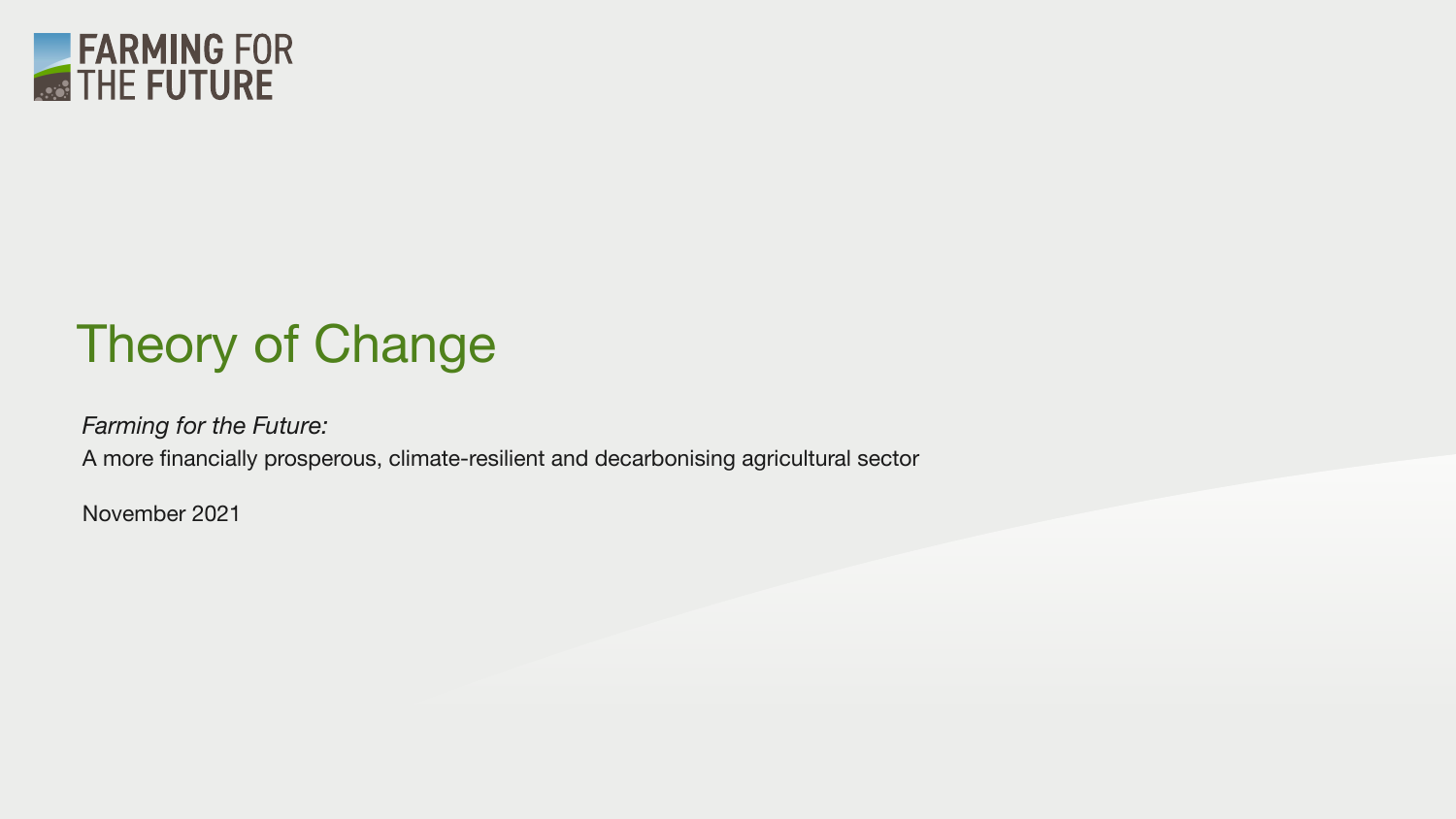### Why is this work needed?

**The Australian agriculture sector currently faces a unique period of change: changing weather patterns, consumer and investor preferences for sustainable business, and increasing levels of government focus on climate change both locally and internationally are creating the perfect storm.**

#### **Farming finds itself on the frontline of climate change**

- On farm, some landscapes are failing to maintain prior levels of productivity, whilst shifting weather patterns create additional volatility in farm business performance and increasing welfare issues for both animals and humans
- Agriculture globally is also claimed to be responsible for up to ⅓ of the world's greenhouse gas emissions and represents around 51% of Australia's landmass
- Farms deliver significant value to the economy (over \$70bn, with targets to reach \$100bn by 2030). However this appetite for growth creates a challenge in balancing economic outcomes with environmental ones

#### **Natural capital presents an opportunity, but some parts of the puzzle are missing**

- Producers have been stewards of Australian landscapes for generations and take pride in leaving the landscape better than they found it
- It is generally accepted that higher levels of natural capital will contribute to reduced spending on chemical inputs, and can reduce the impacts of bad seasons
- However, when it comes to measuring and valuing levels of natural capital and their contribution to farm outcomes, evidence is often limited in scope and anecdotal
- As a result, measuring and managing for natural capital lags behind the current focus on production

#### *Farming for the Future* **aims to make natural capital measurement and management a part of mainstream farm management**

### **What is** *Farming for the Future***?**

- *Farming for the Future* is a **collective impact, public interest program** initiated by the Macdoch Foundation, in partnership with PwC Australia and Integrated Futures
- At the centre of the project is a **large-scale research program** designed to equip farmers and their advisory networks to better understand and quantify the relationship between on-farm natural resources, farm business profitability and other benefits for farmers.
- In parallel the project will engage deeply with stakeholders across the ecosystem, from the supply chain to finance and policy to identify **opportunities to support farmers** and share the burden of change and transition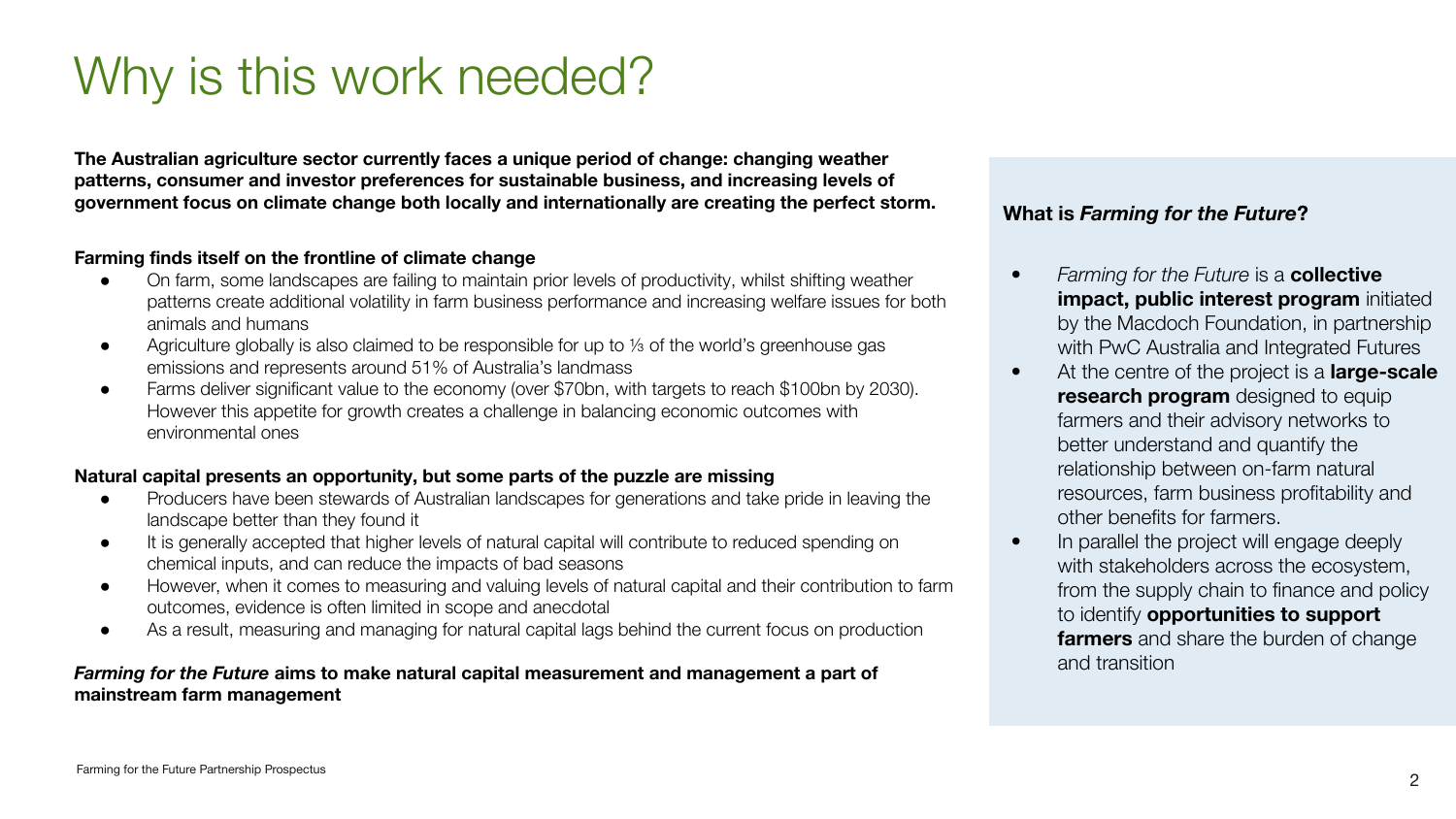### What is the opportunity for Australian agriculture?

Natural capital provides the opportunity to regenerate productive landscapes and position Australian agriculture to be part of the climate solution

#### **Improving natural capital on productive landscapes**

Australia has a chance to lead the world on sustainability-based food and fibre systems. There are a number of *push* and *pull*  factors at play, creating the impetus for Australian agriculture sector to invest in its natural capital:

- **> Part of the solution of climate change:** regenerating productive landscapes is a nature-based solution which will play a role in mitigating climate change.
- **> Improved profits and increased resilience for producers against climate change:** capacity to increase resilience to drought and to climate change in a number of ways including: improved soil health; increased soil-water retention; reduced erosion: reduced air and waterway pollution and decreased reliance on chemical inputs.
- **> Emerging markets for carbon and other 'natural' stocks:**  through local and international markets for carbon offset credits and other ecosystem services, producers can monetise on-farm environmental benefits.
- **> More productive use of credit instruments:** an opportunity for banks to move from supporting recovery from shocks towards supporting a transition to more sustainable practices.
- **> Lower finance costs and risk exposure:** lower financing costs as a result of improving natural capital is a win-win for producers and banks alike, with banks reducing their exposure to risky debts and the cyclical nature of agriculture, while producers are able reduce their interest costs.
- **> Pre-empting regulatory pressures:** carbon border adjustment mechanisms and other similar regulatory measures could be targeted producers not adhering to low carbon production.
- **> Consumer preference and helping brands and retailers reach net-zero:** ESG considerations are having a material impact on decisions made by investors and other stakeholders. Australian producers have an opportunity to assist retailers seek to meet their net-zero emissions and other ESG goals.
- **> Broader economic and environmental benefits for regional communities:** a more resilient farm sector will reduce the social and economic impacts of drought and harsh weather events, and help to revitalise rural and regional communities.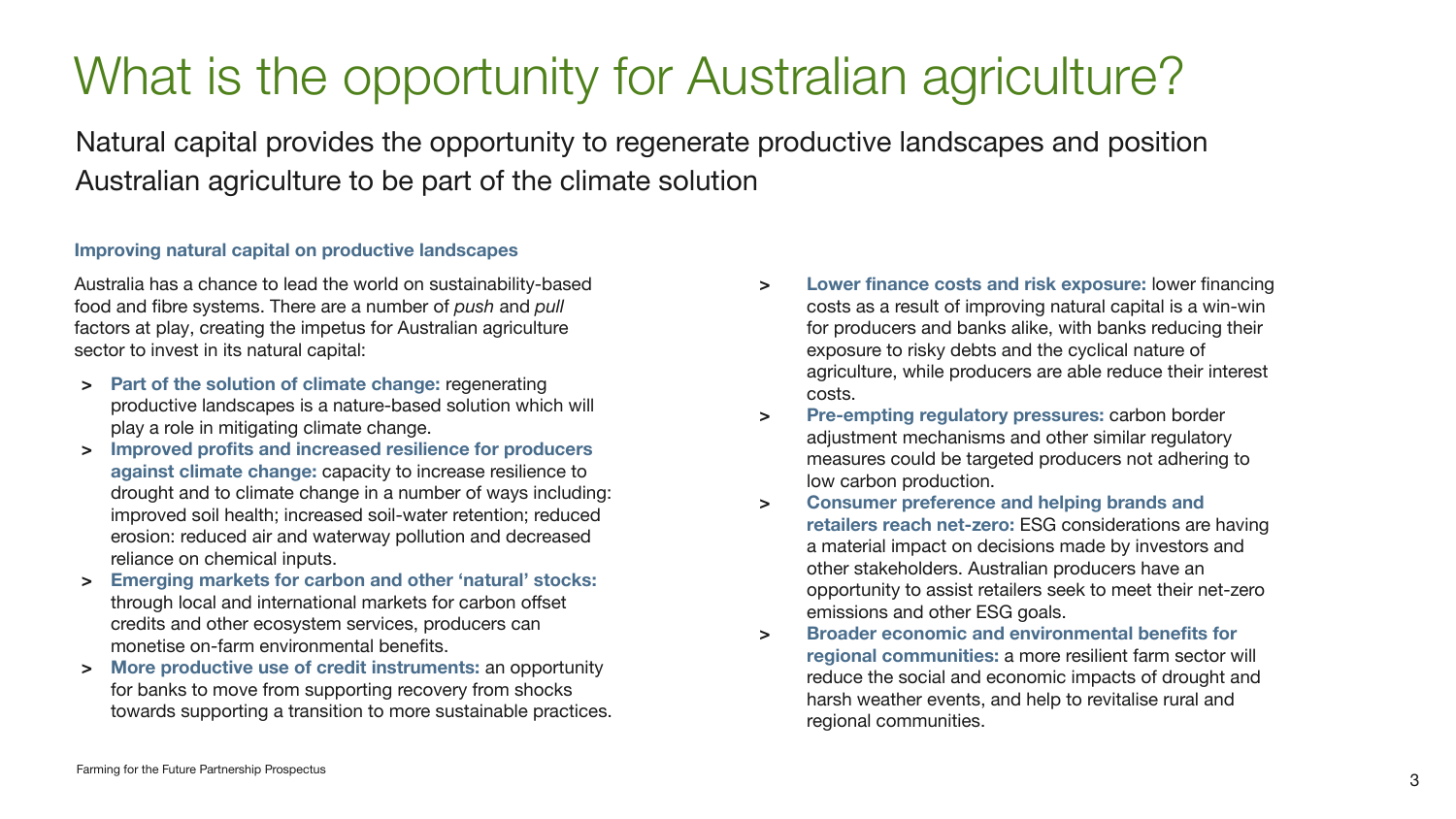### What is the change we need to see?

By equipping producers with *practical and actionable* evidence, as well as the knowledge and tools to measure and value natural capital, we can transform Australian farming businesses at scale.

**The gap we seek to fill:** our assertion is that the inability of producers to effectively measure and manage natural capital has resulted in a substantial under-investment in this important factor of production.

Beyond farm-level concerns, the incorporation of natural capital into agricultural enterprises is needed as a matter of urgency. This is driven by the emerging productivity risks from climate change and market changes that are increasingly calling for greater transparency about environmental impacts and sustainability.

*Farming for the Future* seeks to provide a way for the agricultural industry to make the most of natural capital: as a productive asset generating financial and other benefits for farmers.

It is a unique, interdisciplinary program that, for the first time brings together farm economics and natural capital measurement to focus on optimising farm performance, and supplements this with a change program that activates intermediaries and 'partners of farmers' (retailers, brands, food companies, banks, insurers and policy makers) to support producers to optimise natural capital, and deliver significant public benefits to the Australian community.

The relatively low level of uptake of incorporating of natural capital as a factor of production amongst farm businesses, is driven by:

**Complexity of the relationship between improvements in natural capital and on-farm profitability:** Large-scale evidence in the Australian context is limited and needs to be more robustly developed across a wider range of farming sectors and climates.

**A lack of practical ways for producers to measure natural capital:** The lack of detail over practical ways for producers to measure their natural capital and quantify its contributions to their operations remains a major constraint to unlocking greater farm productivity.

**A lack of practical ways for intermediaries to effectively advise farmers on natural capital:** Intermediaries such as farm advice organisations and services providers lack easy to access and use tools and data to measure natural capital and advise on its contribution to client outcomes.

**A way of demonstrating impact to supply chain stakeholders:** Enabling producers to invest in improving their natural capital, they need to be able to demonstrate the impacts this is having to their supply chain stakeholders.

**A disjointed enabling policy environment:** A better understanding of the public value of healthy ecosystems is required to spur multilateral support for a move to a greater, more mainstream emphasis on improving natural capital.

**A need to reform supply chains for food and fibre:** A lack of alignment of farming practices with corporate ESG targets to harness and support producers to shift.

**A lack of awareness from financial institutions:** Farm accounts which reveal not just financial information, but also information about the state of natural capital, will require financial institutions to adjust to assess risk more accurately.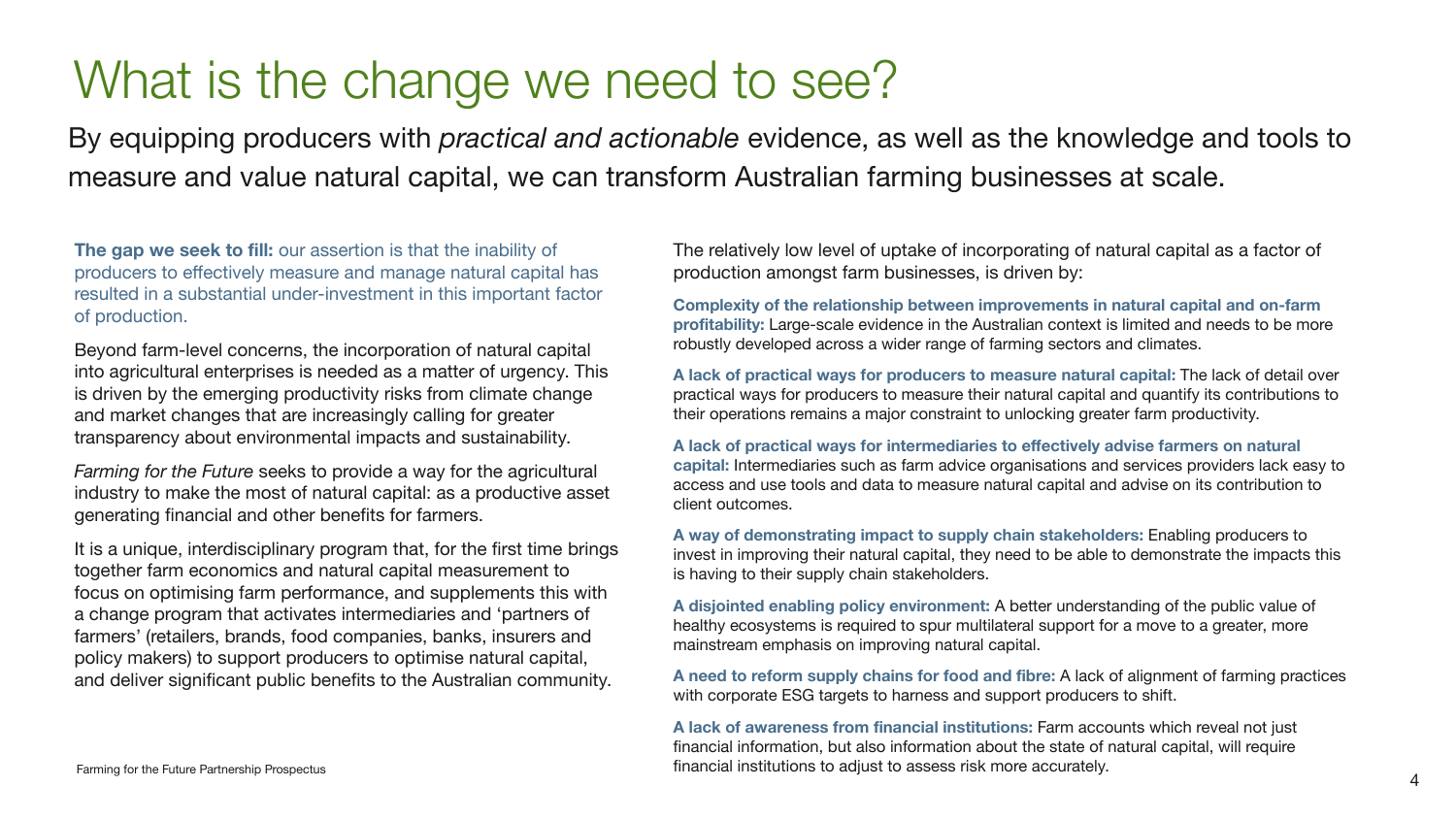*Draft for discussion*

### Future State: a system that values natural capital

The agriculture ecosystem extends well beyond farms. There are huge numbers of complex interactions and relationships which shape the outcomes we see today. If we wish to see different outcomes we need to consider the change required across the whole system.

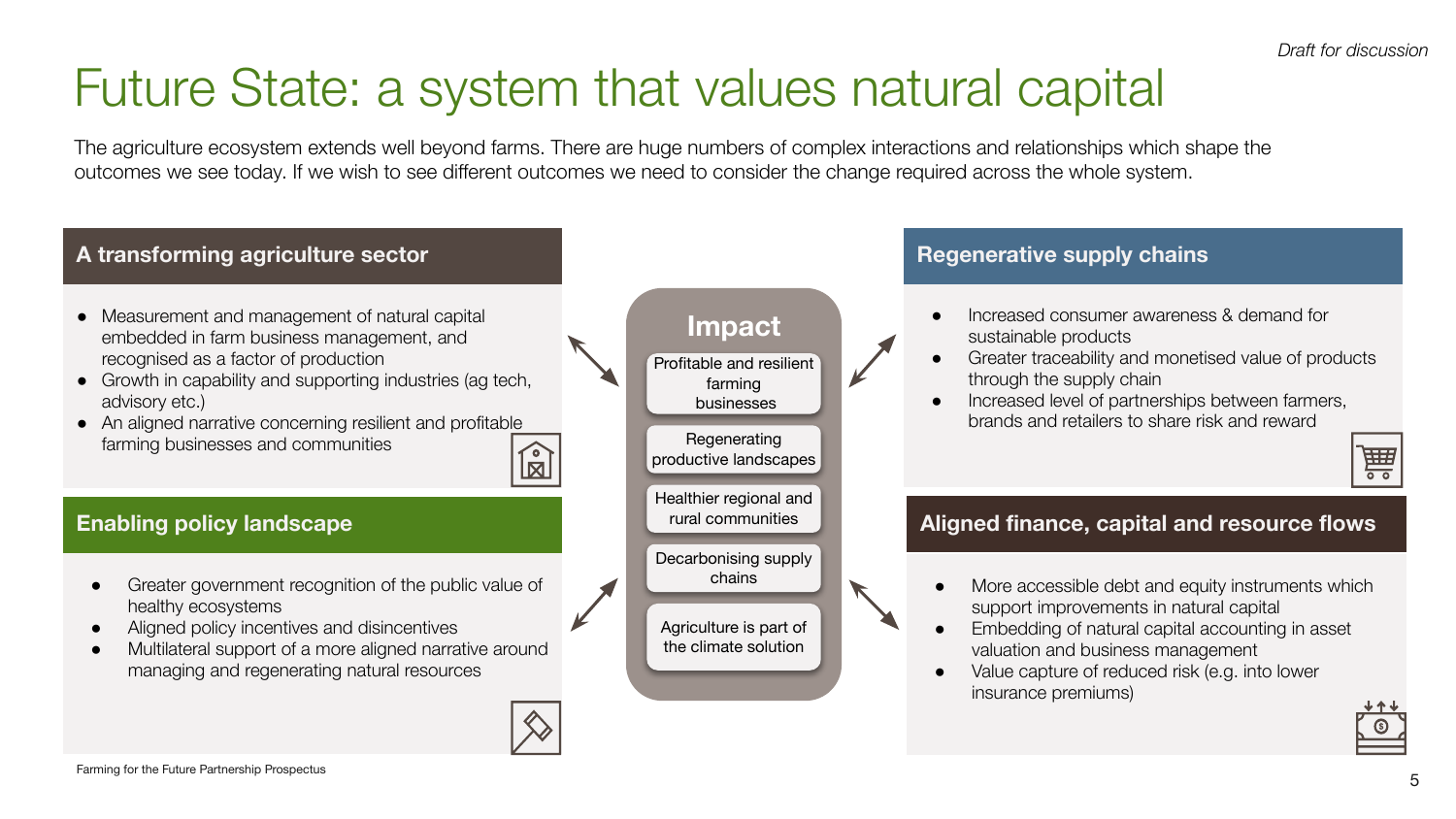### What is *Farming for the Future* ?

Accelerating the uptake of agriculture that improves natural capital to create more resilient farming businesses and regional and rural communities, and delivers a nature-based solution to climate change for Australia.

### **What is** *Farming for the Future***?**

*Farming for the Future* is a collective impact program initiated by the Macdoch Foundation, to be funded by philanthropy, industry and government. It has been established as a response to the increasing urgency for agriculture to decarbonise, and the opportunity for agriculture to be a nature-based solution to climate change for Australia.

The research program has a bold vision to transform Australia's agriculture sector into one that empowers farmers to evolve their farm businesses in ways that maintain and enhance the natural capital they use as the best route to build resilience and improve profitability.

For more producers to embrace a change, the business case must provide financial and risk incentives. The backbone of *Farming for the Future* is a statistically significant, robust body of evidence that supports this case for change.

As farming businesses begin to place a greater emphasis on the condition and value of their natural capital, productive landscapes will regenerate, and position Australia agriculture to reduce and mitigate emissions.



#### **Key focus areas**



2.

**2**

**3**

**Develop and communicate the Australian evidence base.** Through research and economic analysis, *Farming for the Futur*e aims to build the national-scale, robust evidence base connecting natural capital and farm profitability for producers and the broader system.

**Identify and develop tools and solutions.** To enable translation of research and collaboration into change, we will support the delivery and activation of information, models and tools, including a benchmarking platform, that will encourage action and change.

**3. Co-designing system solutions with industry and policy stakeholders.** Acting as a neutral intermediary, FftF will build and sustain engagement with key individuals and organisations across retail, production, banking, government etc. Through this approach we aim to enable individual and collective action in service of a shared vision.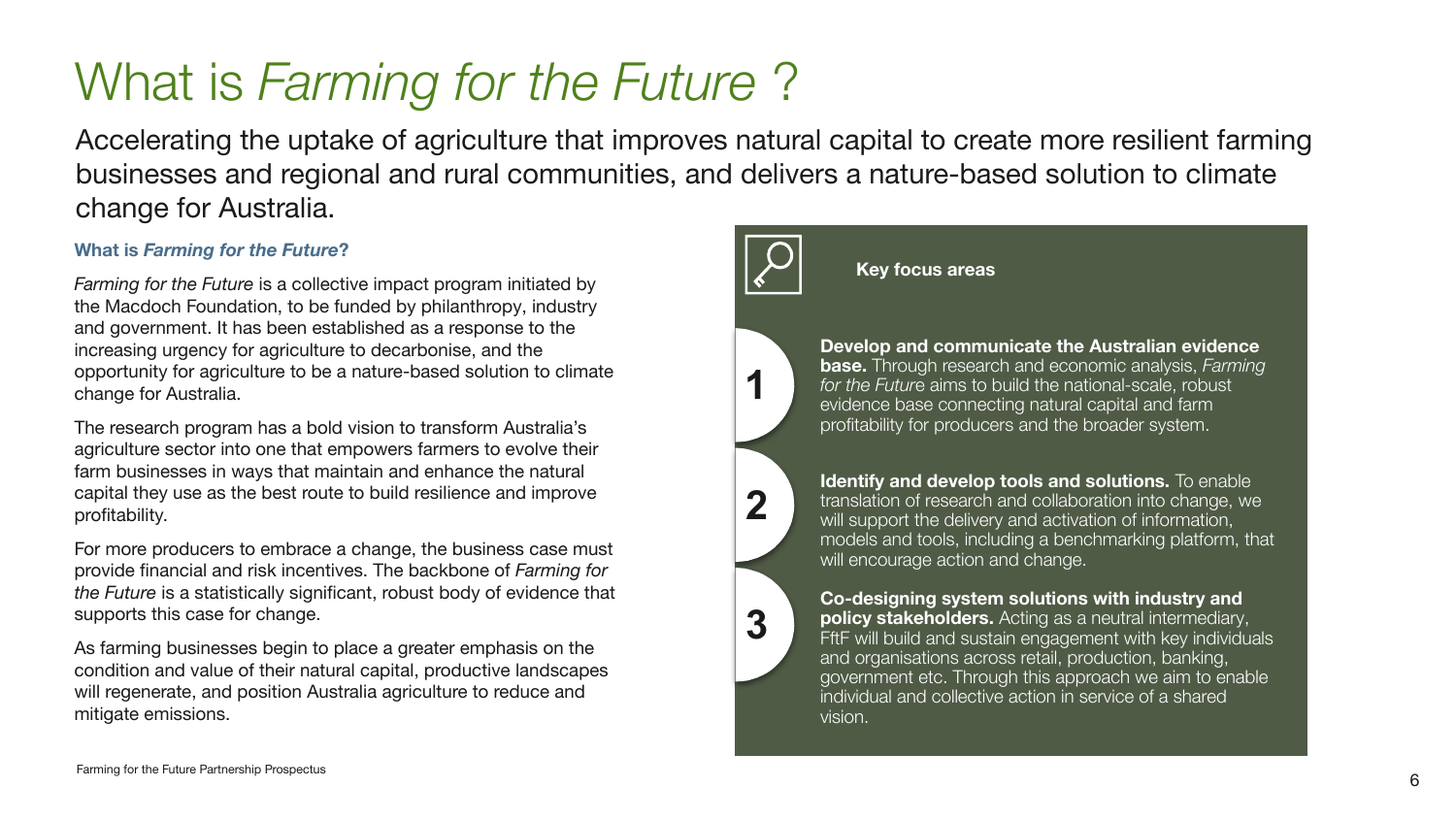# Farming for the Future: Theory of Change at-a-glance